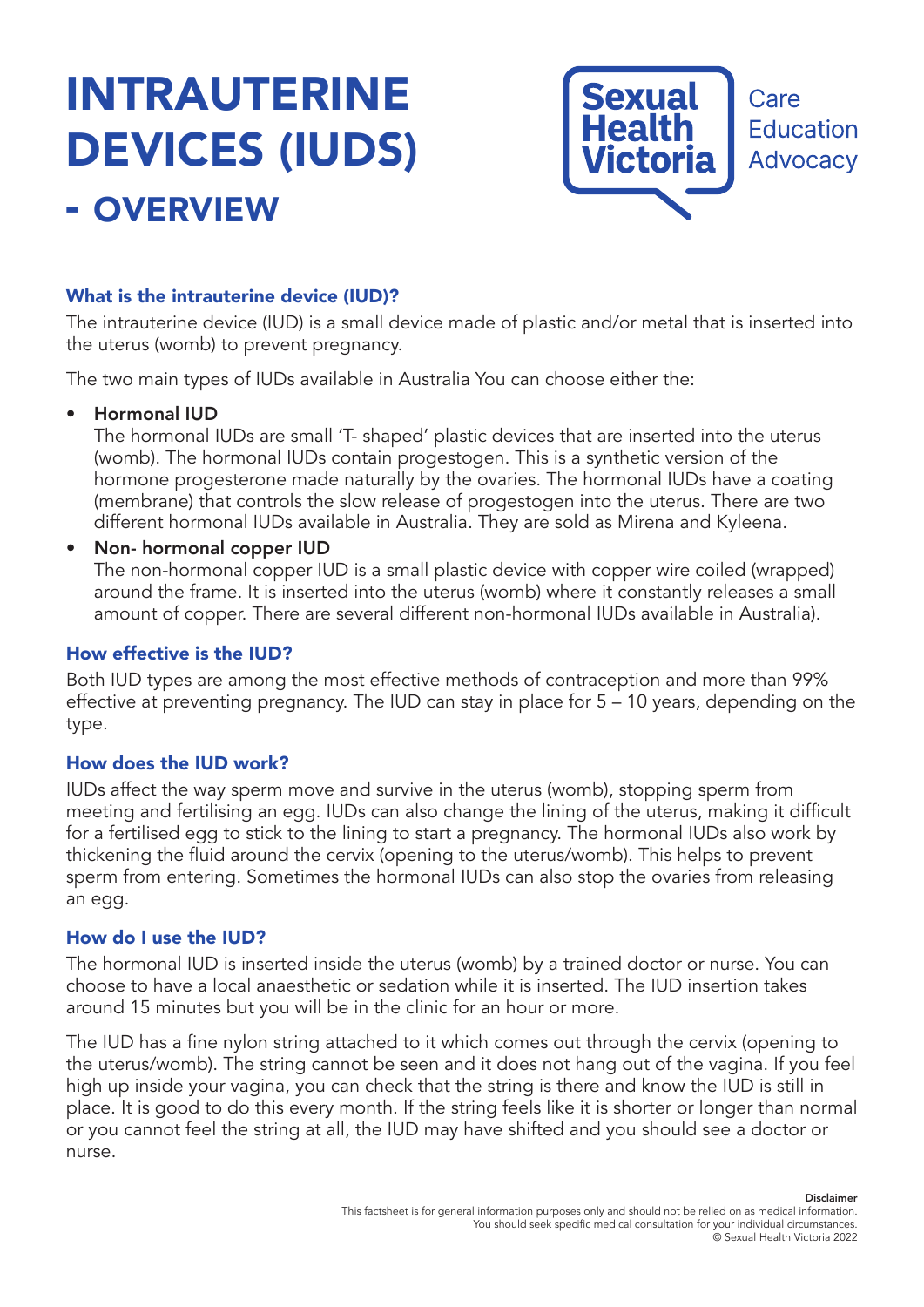# Where can I get the hormonal IUD?

Your doctor or nurse will provide a script which you can take to the pharmacy, who will sell you the hormonal IUD. You will need to return to the clinic to have the IUD inserted. If you do not have a Medicare card it will be more expensive. It will be cheaper if you have a healthcare card.

## What is good about the IUD?

- It is an extremely effective method of contraception.
- Once inserted (put in) you will only need to check the string each month.
- $\bullet$  It can last up to  $5 10$  years (depending on the type).
- You can use it while breast feeding.
- No medications stop it from working.
- It can be taken out at any time by a doctor or nurse.
- Once removed your fertility quickly returns to what is normal for you.
- It is another contraceptive option if you have difficulty taking the hormone oestrogen. The Pill (combined pill or oral contraceptive pill) and vaginal ring (NuvaRing) contain oestrogen and progestogen. The hormonal IUD only contains progestogen.

# Possible side effects or disadvantages of the IUD

- Both types need to be put in by a trained doctor or nurse.
- You may have extra upfront costs and difficulty accessing a clinic to insert the IUD.
- When it is first inserted some users have period type cramping that usually settles after a few days.
- Your vaginal bleeding pattern (period) will change. Spotting or frequent bleeding is common in the first 3 – 6 months.
- Sometimes the IUD can fall out. This is more common in the first 3 months of it being inserted.
- The hormonal IUD can cause side effects for a small number of users, including headaches, changes to your skin, sore/tender breasts and mood changes.
- In about 1 in 500 users, the doctor or nurse makes a small hole in the wall of the uterus (womb) while inserting the IUD. The IUD can move through the hole and sit in the wrong place. You would then need keyhole surgery to have it removed.
- Around 1 in 300 users get an infection when the IUD is first inserted. This is usually successfully treated with antibiotics.
- It is very unlikely to get pregnant when using the IUD. If you do get pregnant with an IUD, there is a higher chance of ectopic pregnancy. This means that the pregnancy may settle in the fallopian tubes (pathway of the egg to uterus).
- Neither type gives protection from sexually transmissible infections (STIs).